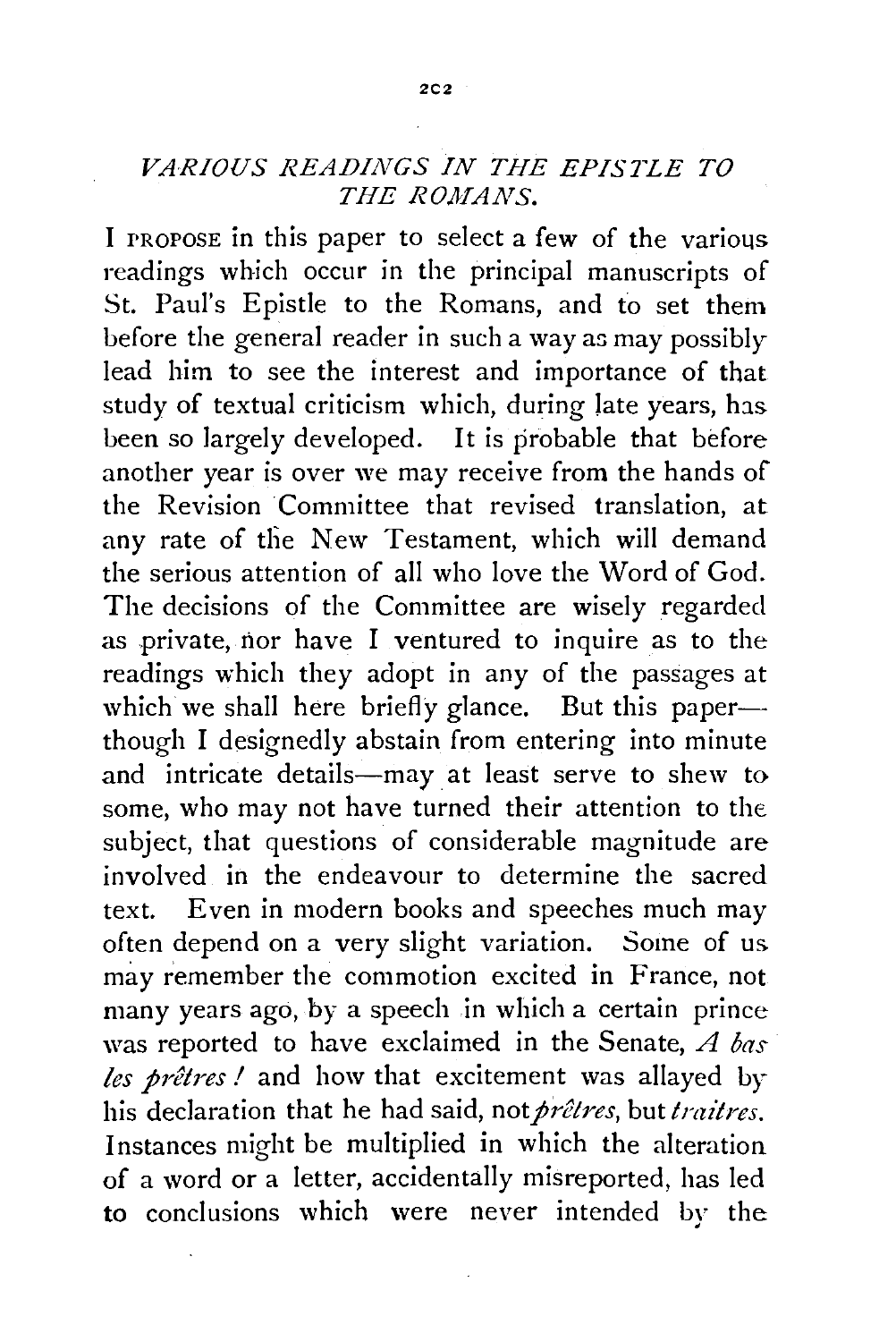speaker or writer; but if accuracy is necessary in publishing the words of ordinary statesmen, how incomparably more important is it that we should, as far as possible, recover the exact words used in the sacred oracles of our religion by men inspired to teach the world.

That the actual autographs of the Apostles and Evangelists have perished is universally admitted. So absolutely is this the case that, strange to say, even among all the myriads of spurious relics of all kinds scattered over Christendom, no Church or reliquary so much as professes to own the authentic manuscript of any Gospel or Epistle. Further than this, it is almost certain, both from the direct allusions of St. Paul, and from the circumstances of the case, that the thirteen of his epistles which have come down to us by no means include all that he wrote. It is *a priori* inconceivable that one so active-minded as he was, and one who seized every favourable opportunity to write to his converts and to his Churches, should have allowed many vigorous months and years of his career to slip by between the various groups of his epistles, without dictating to Timothy or Luke or Tertius the thoughts and messages of which his heart was full. We may indeed be sure that the providence of God has preserved for us all that was essential, all that was of primary importance in what he wrote ; and when we consider how many invaluable letters of the world's greatest thinkers are now hopelessly lost, how many books, and portions of books, which would have had for us the deepest interest, have perished or disappeared even during the last five hundred years; when, too, we bear in mind how slight and fugitive was the papyrus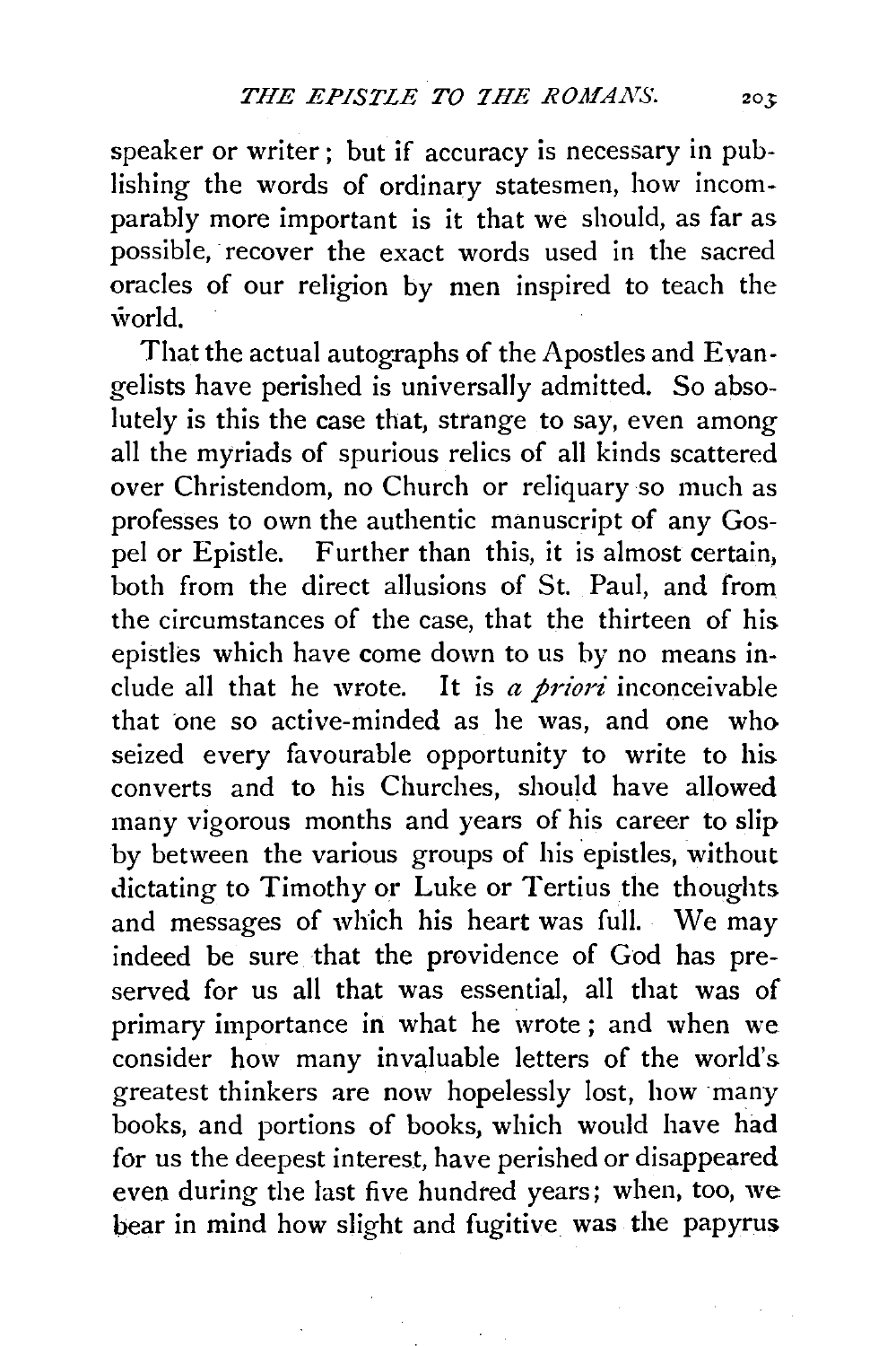on which the originals of the apostolic letters were probably written-we may well see a special Providence in the preservation of such brief compositions amid the numberless physical catastrophes and political re· volutions of eighteen hundred years. Whole decades of Livy, whole books of Tacitus, have been lost; the poems of Gallus, the tragedies of Pollio, the memoirs of Agrippina, even the works of deified autocrats like Claudius and Nero, have been absorbed by "the iniquity of oblivion;" and yet the few lines which St. John wrote to the well-beloved Gaius, and the few verses which St. Paul sent to Philemon with his runaway slave, Onesimus, have survived conflagrations and earthquakes, and "the drums and tramplings of a hundred triumphs."

I think, too, that we may see another most distinct trace of the providence of God in the preservation of the text from all *material* corruptions. Hundreds of influences were at work which might well have tended to pollute the stream of religion at its very fount. Forgery was by no means unknown to the earliest centuries, by no means unknown even to the age of the Apostles. Apart from wilful forgery, neither the Jews, nor even the early Christians, regarded the adoption of some famous name as a literary crime. It may be said of the Jewish literature of the apostolic age that it was normally pseudonymous; and in early Christian literature we should hesitate to attribute conscious dishonesty to the author of the Epistle of Barnabas or the interpolators of the Epistles of Ignatius. Besides this, dogmatic bias bore with tremendous force on the honesty of transcribers, even when they were writing with a genuine work before them, as it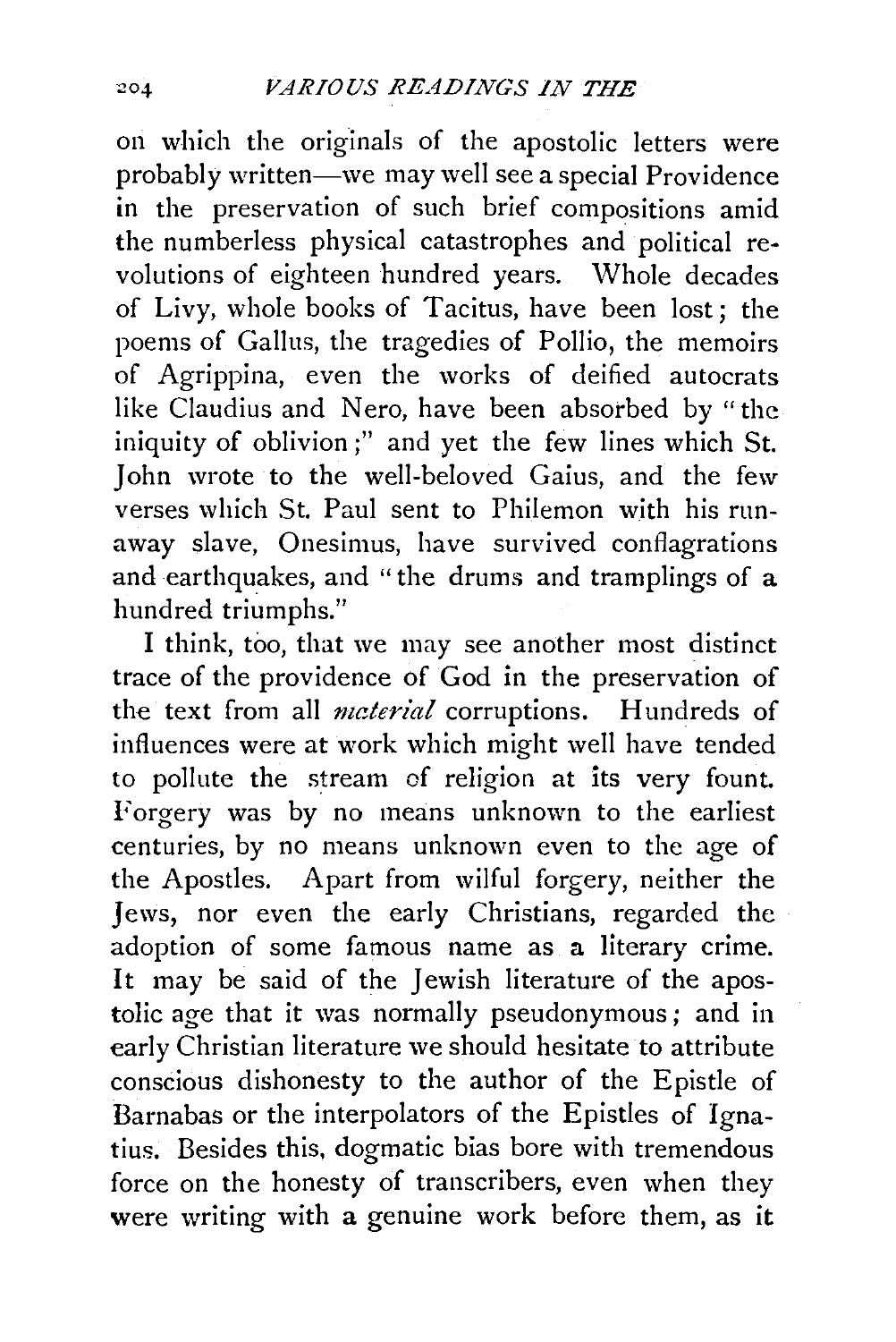has done in every age on the honesty of translators and commentators ; and if it be but too clear that even the Fathers are often led by theological prejudice to insincere handling of the Word of God, and if the turn of some phrases even in Luther's and our own Authorized Version is distinctly traceable to religious prepossession, we might well have expected that, again and again, we should have to deal with perplexities of reading which were due, not to the sacred writers. but to the doctrinal or ecclesiastical convictions of the scribes who multiplied the copies of their works. When we add to these sources of error those which arise from human infirmity; from weariness; from momentary inattention; from involuntary repetition; from mispronunciations whether of the dictator or writer; from reminiscence of parallel passages; from the unconscious influence of words of a similar sound ; from marginal glosses creeping into the text; from abbreviations; from the similarity of letters ; from slight changes introduced for the purposes of the lectionary; from the tendency to substitute hortative for categorical forms; from the desire to get rid of difficulties or harmonize discrepancies; from the substitution of commoner for rare words, and of easier for more difficult constructions,---we may well imagine that the number of variations which have found their way into different manuscripts, in spite of the sacred reverence and exceptional care of the writers, may be counted by tens of thousands. Errors of sight, hearing, memory, have all tended to unconscious mistakes ; dogmatic, critical. monastic, religious, moral, and exegetic prepossessions have all produced intentional changes. Every one of these influences might receive ample illustration from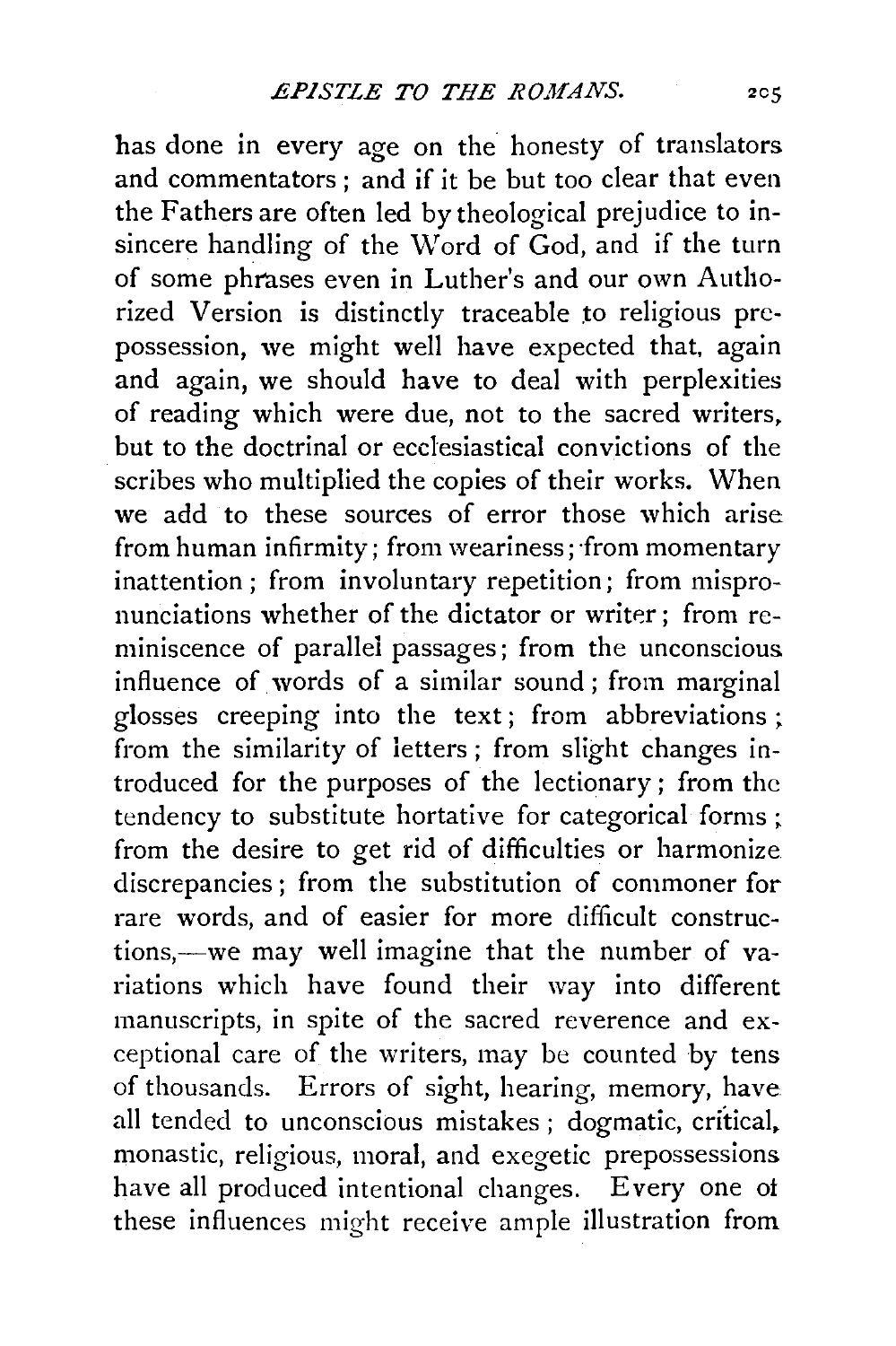the Received Text used for our English Version; and when we bear in mind the fatal magic and force of words ; the superstitions and fetish-worship which in all ages have marred the true interpretation of Scripture; the dangerous opinions which actually *have* been stereotyped by the turn of phrases or the accidental .connotation of ill-chosen words; the fatal tendency of theologians to build up inverted pyramids of scholastic system; the temptation of preachers innumerable to darken the air with the spiral fumes of inference evolved in endless "therefores" from "the narrow .aperture of single texts;" when we bear in mind how easily the many tendencies towards a corrupted text at which I have glanced might have been the source of fatal perils,-we may well believe that, but for a divine guidance, the New Testament would have become, in many passages, a terrible enigmaan enigma capable of being used with tremendous force against the free consciences and saving hopes of mankind. From this grave peril we have been saved by the superintending care of God over the fortunes of the Church. For what is the fact? Prejudice, accident, system, have done their utmost; in some passages the conflict of evidence is such that we can arrive at no certain conclusion; even dogmatic bias, and interpolation, and ecclesiastical interests, and marginal annotations, have here and there left traces of their perceptible influence; and yet not only are we, year by year, approaching with greater certainty to the determination of the original reading-not only are the disputable passages becoming constantly minimized-not only are the materials on which a decision must be formed so numerous as to render all con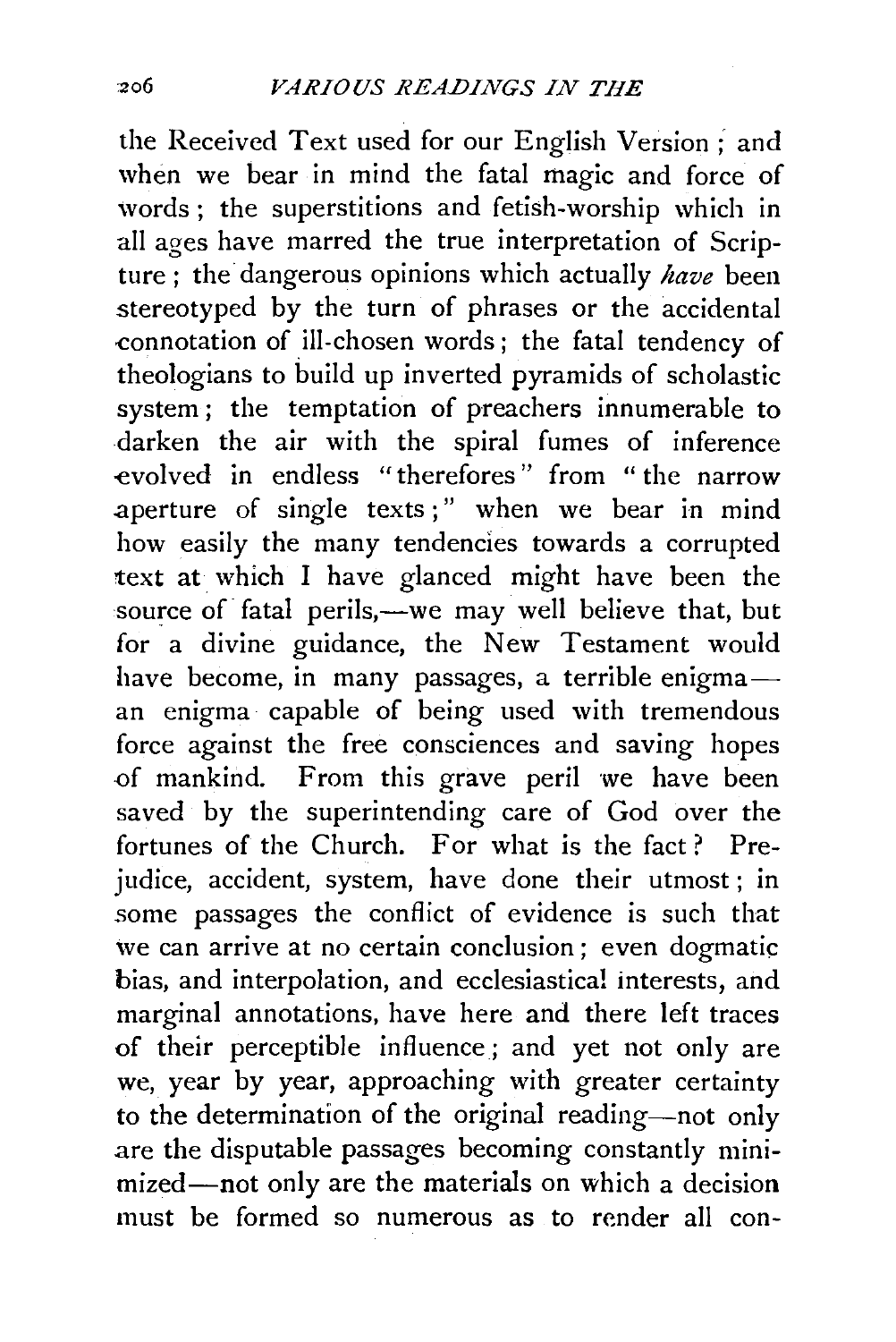jectural emendations superfluous-but it may even be said without hesitation, that in no single instance does the uncertainty or error of reading introduce any doubt or difficulty respecting the essential doctrines of our faith. Vast as has been the extension of the science of textual criticism since the days of· Bentley, we need not, alter a word of the celebrated remark which he made 150 years ago: "The real text of the sacred writers does not now (since the originals have been so long lost) lie in any manuscript or edition, but is dispersed in them all. It is competently exact, indeed, in the worst manuscript now extant; nor is one article of faith or moral precept either perverted or lost in them. Choose as awkwardly as you will, choose the worst by design, out of the whole lump of readings, ... make your 30,000 (variations) as many more, if numbers of copies can ever reach that sum : all the better to a knowing and a serious reader, who is thereby more richly furnished to select what he sees genuine. But even put them into the hands of a knave or a fool, and yet, with the most sinistrous and absurd choice, he shall not extinguish the light of any one chapter, nor so disguise Christianity but that every feature of it will still be the same." <sup>1</sup> .

But if this be the case, it may be asked what is the use of all the infinite labour which has been undergone in the collation of manuscripts and balancing of authorities? It would be hardly possible for any one to feel the full force of the answer who has not given some time and thought to the subject. If the classification of readings led to no results of any value whatever, it

<sup>1</sup> "Remarks on Discourse of Freethinking," by Phileleutherus Lipsiensis (1813), i. § J2.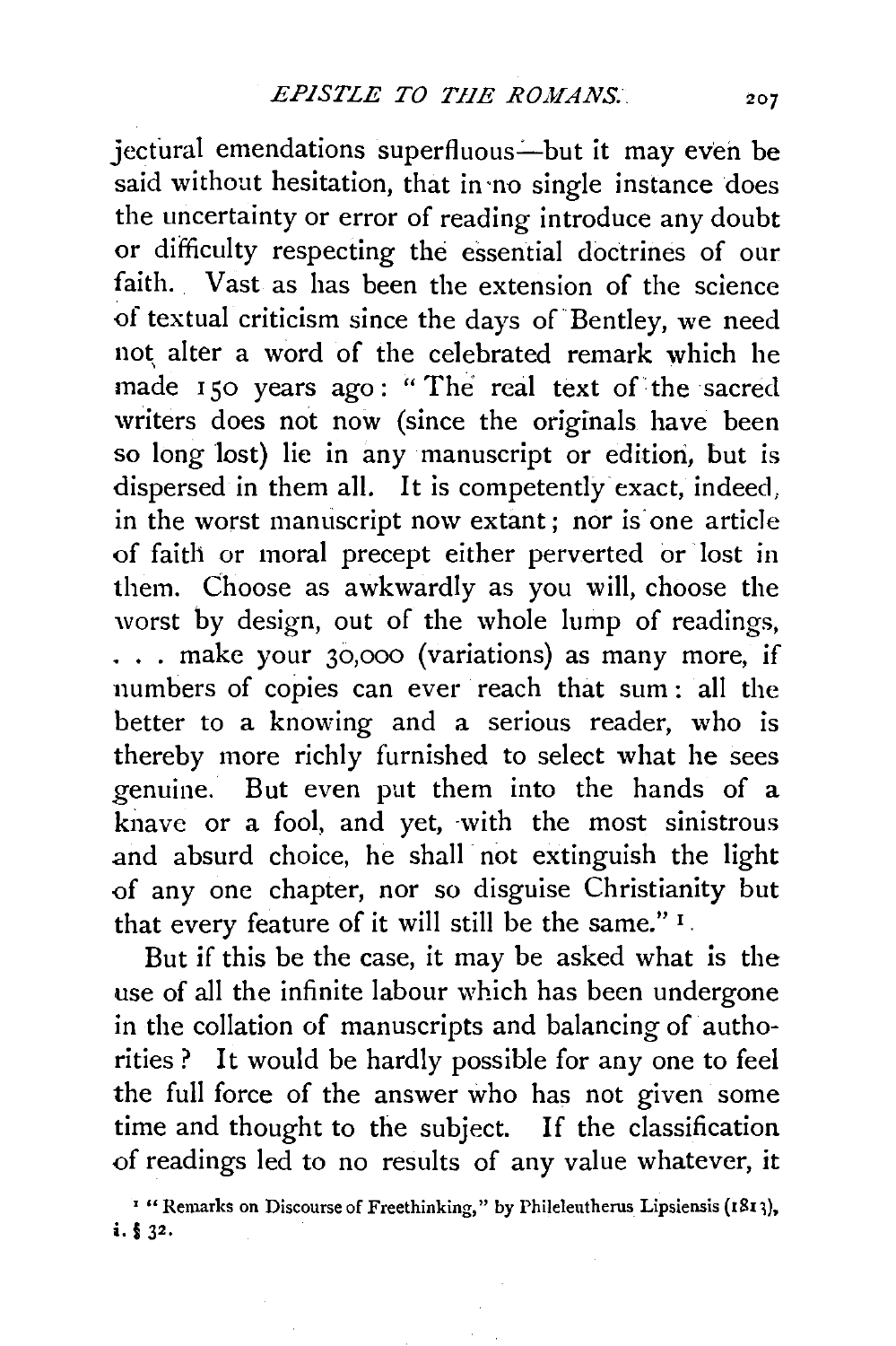would still furnish a rich source of illustration to various psychological questions ; and the determination of the right reading often requires a delicate exercise of judgment and insight which is in itself no mean training. But it is quite a mistake to suppose that the certain results of textual criticism are few or unimportant. They sometimes throw a flood of light on Church history and the tendencies of early thought. How instructive, for instance, are the few demonstrable interpolations into the text, especially when taken in connection with the omissions. When we see the word "fasting" added to prayer, with set purpose-probably in such passages as Matthew xvii. 2 r ; Mark  $ix. 29$ : Acts x. 30; and certainly in I Corinthians vii. 5 -we detect the same ascetic sternness which took offence at the 'mercy shewn by our Lord, and therefore omitted the *pericope adulterae.* In the interpolation of the three heavenly witnesses into  $\overline{1}$  John v. 7-probably from a marginal annotation-we trace the systematic development of the doctrine of the Trinity into that rigidly dogmatic form which it assumes in the *Quicunque vult.* In the' inserted confession of faith in Acts viii. 37, we observe the growth of an ecclesiastical system. In the reading *pvelates* ("memorials") for *xpelates* ("necessities") in Romans xii. 13, we can hardly fail to detect the growth of that tendency which ended in the adoration of saints. In the triple repetition of the undying worm and quenchless flame in the metaphorical description of Gehenna, in Mark ix. 44, 45, we observe the tendency to dwell upon, and to emphasize, the imagery of retribution and despair. These are marked instances ; but there are very many passages where the restoration of the true reading adds very greatly to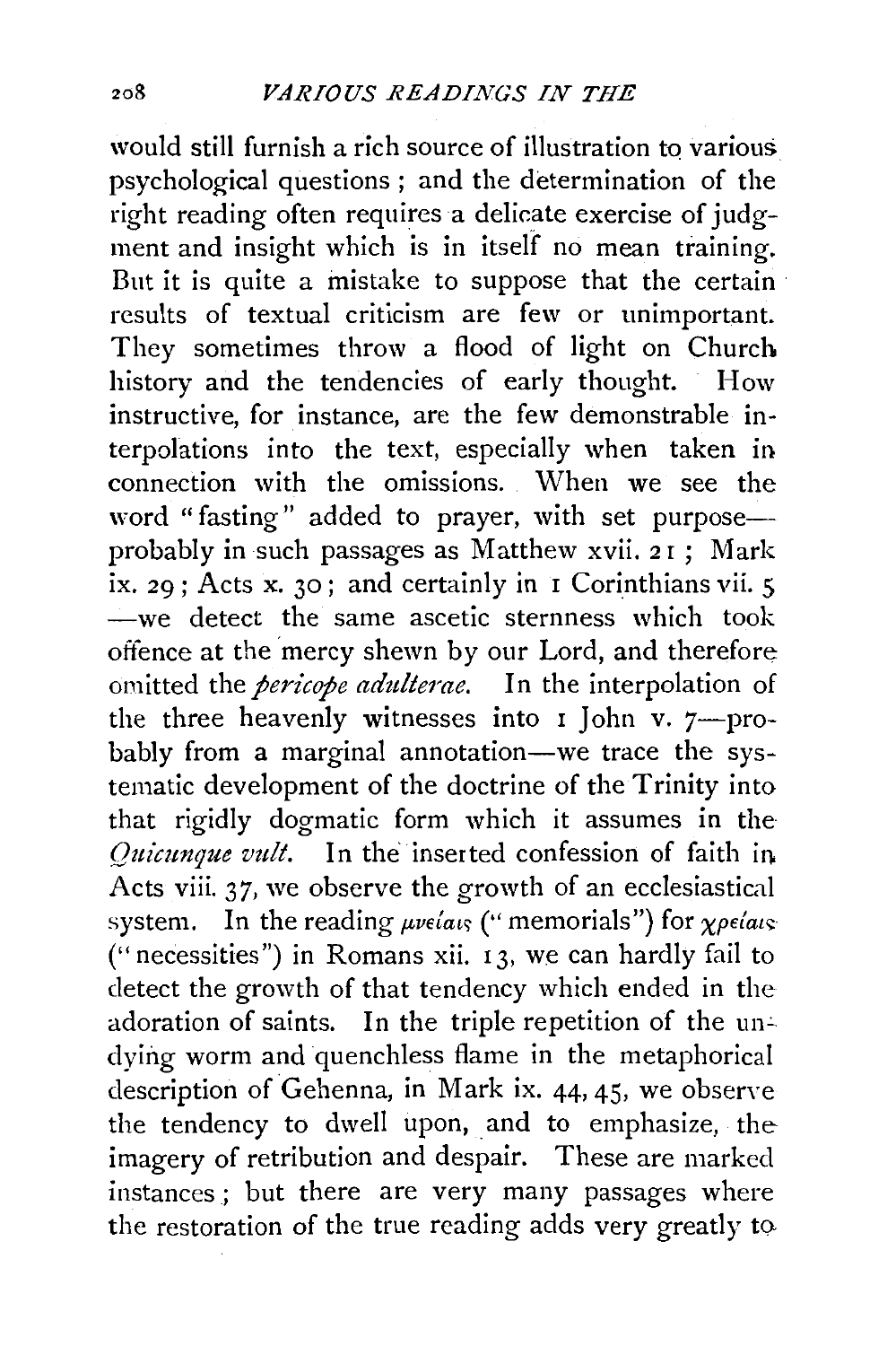the force, passion, beauty, or significance of our present inferior text. Perhaps some of the instances which I shall proceed to give, with as much simplicity and in a manner as little technical as possible, will deepen this impression in the reader's mind. Let me add that we may hail as a hopeful omen for the future, the transparent desire for truth in this matter which is now so prevalent in the minds of all learned men. No amount of difference of opinion, even on fundamental questions, was deemed sufficient to exclude from our Revision Committee any scholar who on other grounds was selected as eligible. No text, no reading, however important for doctrinal controversy, is allowed to stand if the balance of evidence is against it. We believe that this would still be the case even if either of the disputable or spurious passages was the sole support for some current opinion, since all wise men who have learned the inmost spirit of Christianity have seen that truth only suffers by being defended with weapons of error, and that lying for God is *more* and not *less* culpable than any other form of falsehood. Truth, however, has in no instance suffered from the abandonment of dubious readings. The doctrine of the Trinity is established on grounds so sure, that the text about the three heavenly witnesses is not in the least required to prove it. If "fasting" has no business to appear in I Corinthians vii. 5, it is on the other hand undoubtedly sanctioned, and even recommended, in Matthew ix. 15. The worm and flame were really introduced in Mark ix. 48, though probably not in the other two repetitions. The necessity for some confession of faith before admittance to adult baptism is too obvious to require the factitious support of Acts viii. 37. In all these cases. VOL. IX.  $14$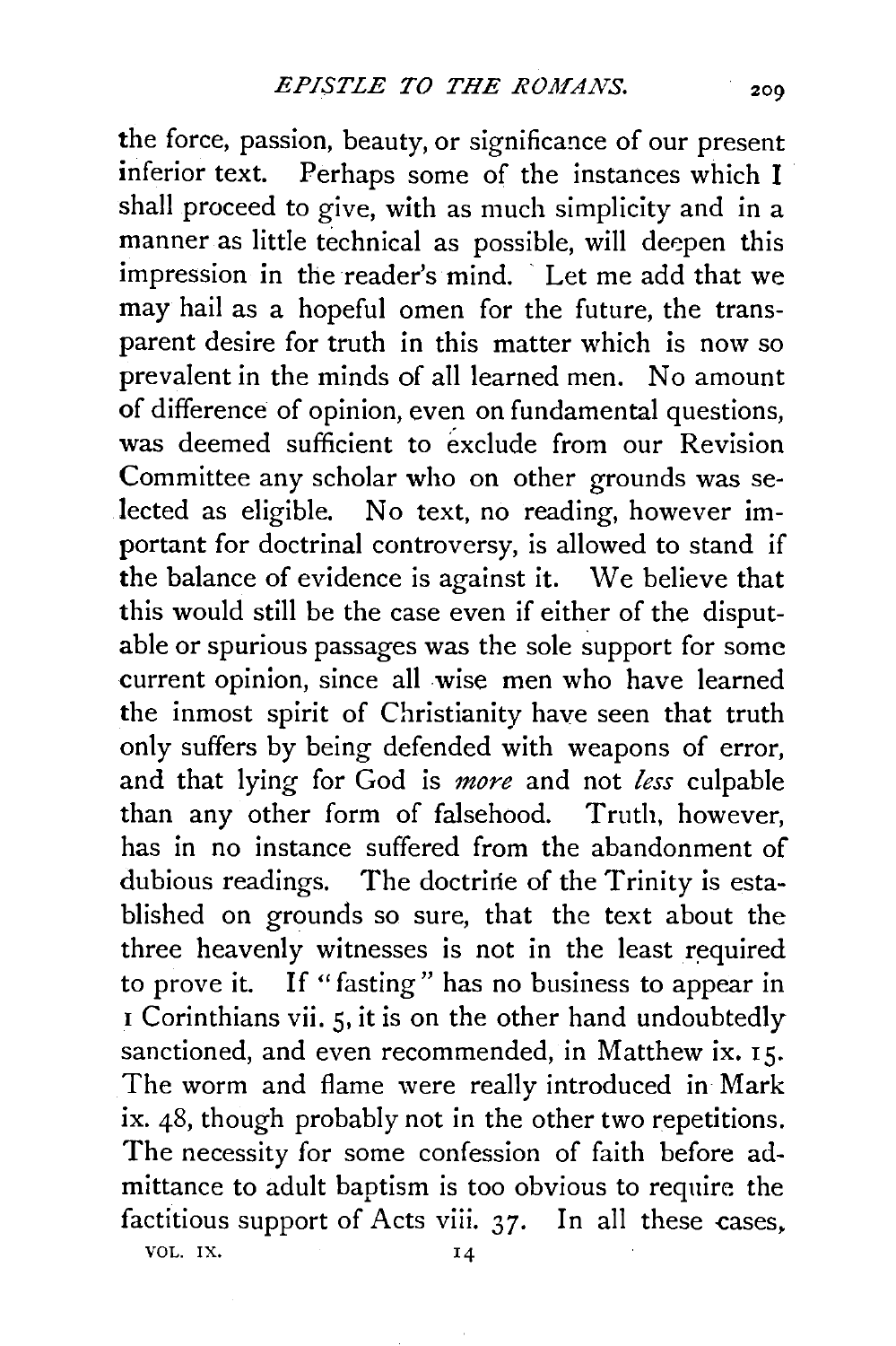and many more which might be easily adduced, the cause of religion, even in the eyes of its most timid defenders, can only gain by the rejection of dubious or unauthorized supports. My object, then, will not be to enter exhaustively into lists of various readings, but only to illustrate the interest and importance of the questions to which some of them give rise. For this purpose I shall confine my references to the chief Uncial Manuscripts which range from the fourth to the ninth century. For the reader's convenience, the letters by which the chief MSS. of the Pauline Epistles are. now distinguished are repeated in the note.<sup>1</sup> A good and full account of the manuscripts themselves, their history and their value, will be found in Mr. Scrivener's "Introduction to the Criticism of the New Testament."

I will confine myself in this paper to a few various readings in St. Paul's Epistle to the Romans.

I.'' Even in the salutation we are met by a most interesting and valuable phenomenon. It is that the words *"in Rome"* are deliberately omitted by G, and by one not unimportant cursive (No. 47). The fact, until recently, received little or no notice, because the words are found in all the other uncials and cursives, and therefore the *diplomatic* evidence *(i.e.,* the evidence of MSS.) in their favour would seem to be simply overwhelming. And yet, although the reading *"in Rome"* is perfectly genuine and justifiable, the omission of this specification by  $G$  is probably also justifiable.<sup>2</sup>

<sup>1</sup> N, Codex Sinaiticus, fourth century; A, Codex Alexandrinus, fifth century : B, Codex Vaticanus, fourth century ; C, Codex Ephraemi, fifth century; D, Codex Claromontanus, sixth century ; E, Codex Sangermanensis, tenth century ; F, Codex Augiensis, ninth century; G, Codex Boernerianus, ninth century;  $H$ . Codex Coislinianus, sixth century ; K, Codex Mosquensis, ninth century.

<sup>2</sup> The close affinity of G with F makes it all but certain that  $i\nu P\omega\mu p$  would also have been omitted by that very valuable Codex, which here is deficient.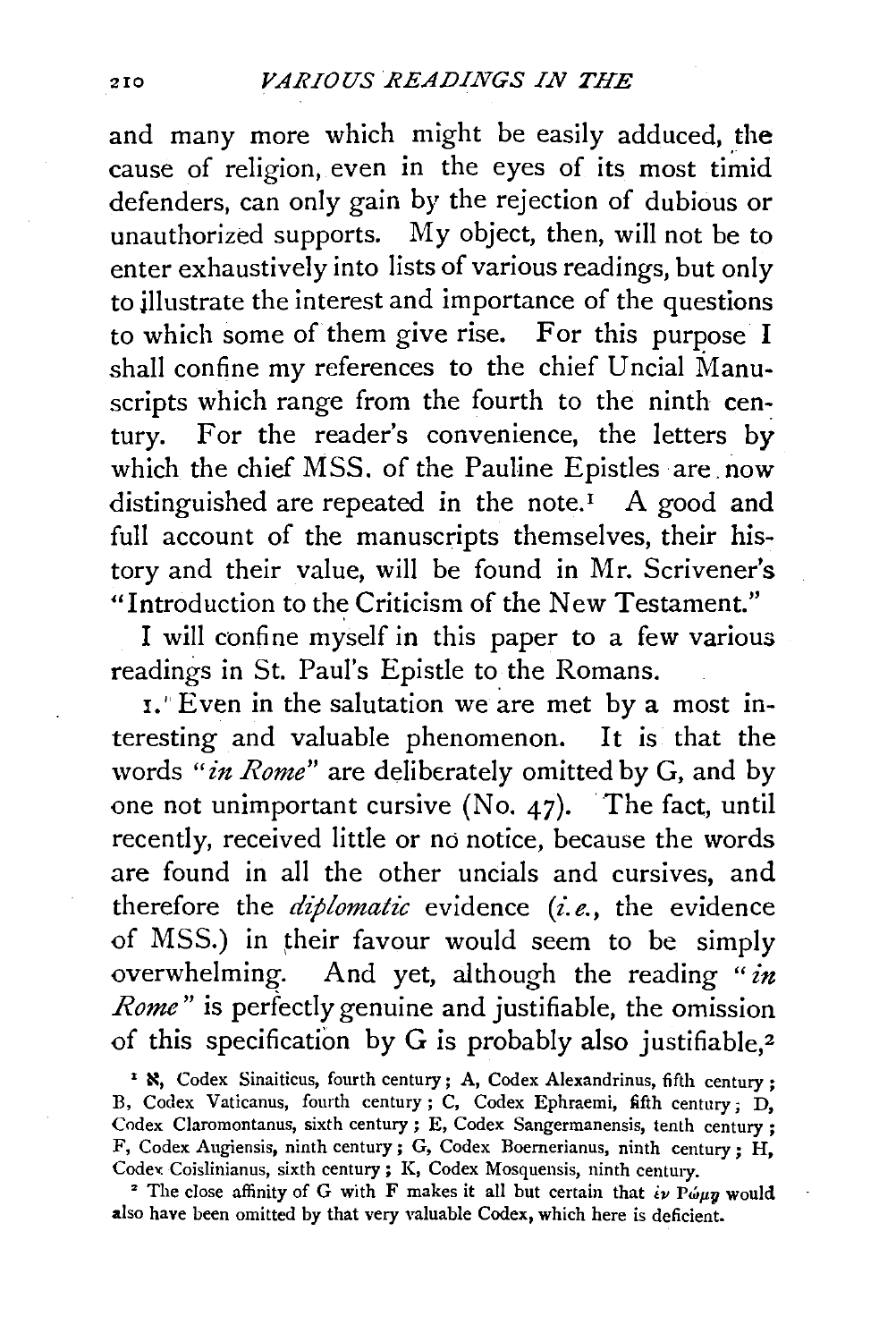and adds great force to a conjecture which removes a multitude of difficulties. It is known that, similarly, in Ephesians i. 1, the words *"in Ephesus"* are omitted by two manuscripts of such immense authority as  $\boldsymbol{\kappa}$ and  $B$ : that Marcion did not read them : that St. Jerome and Tertullian found them omitted in some MSS. ; and that St. Basil tells us that they did not exist in the ancient copies. In this instance, therefore, . there is strong reason to believe that the words are not necessarily authentic, and the hypothesis that the Epistle to the Ephesians was *encyclical*, and not addressed to Ephesus alone, receives strong confirmation. Further, this omission of the words *"in Ephesus"* ac- -counts for the fact: that Marcion seems to have read, and not to have invented, the reading, "in Laodicea ;" .and it tends to establish the genuineness of the Epistle by accounting for its impersonal character, and the absence of all salutations to the members of a Church in which St. Paul had so long laboured. While therefore the vast majority of MSS. were perfectly correct in reading "*in Ephesus*," because that reading would actually have been inserted in the copy despatched to that city,--**x** and B are no less correct in *omitting* it, because a blank would have been left to be filled up by Tychicus, Onesimus, or whoever carried duplicate copies of the letter to others of the Asian Churches. The establishment of this result would alone suffice to make us examine respectfully the reasons which led the transcriber of G to omit the words " *in Rome"* in Romans i. 7. The letter was undoubtedly sent to Rome, and meant for the Roman Church ; but is it not nearly certain on other grounds that the most elaborate <>fall St. Paul's writings, the one which is the most dis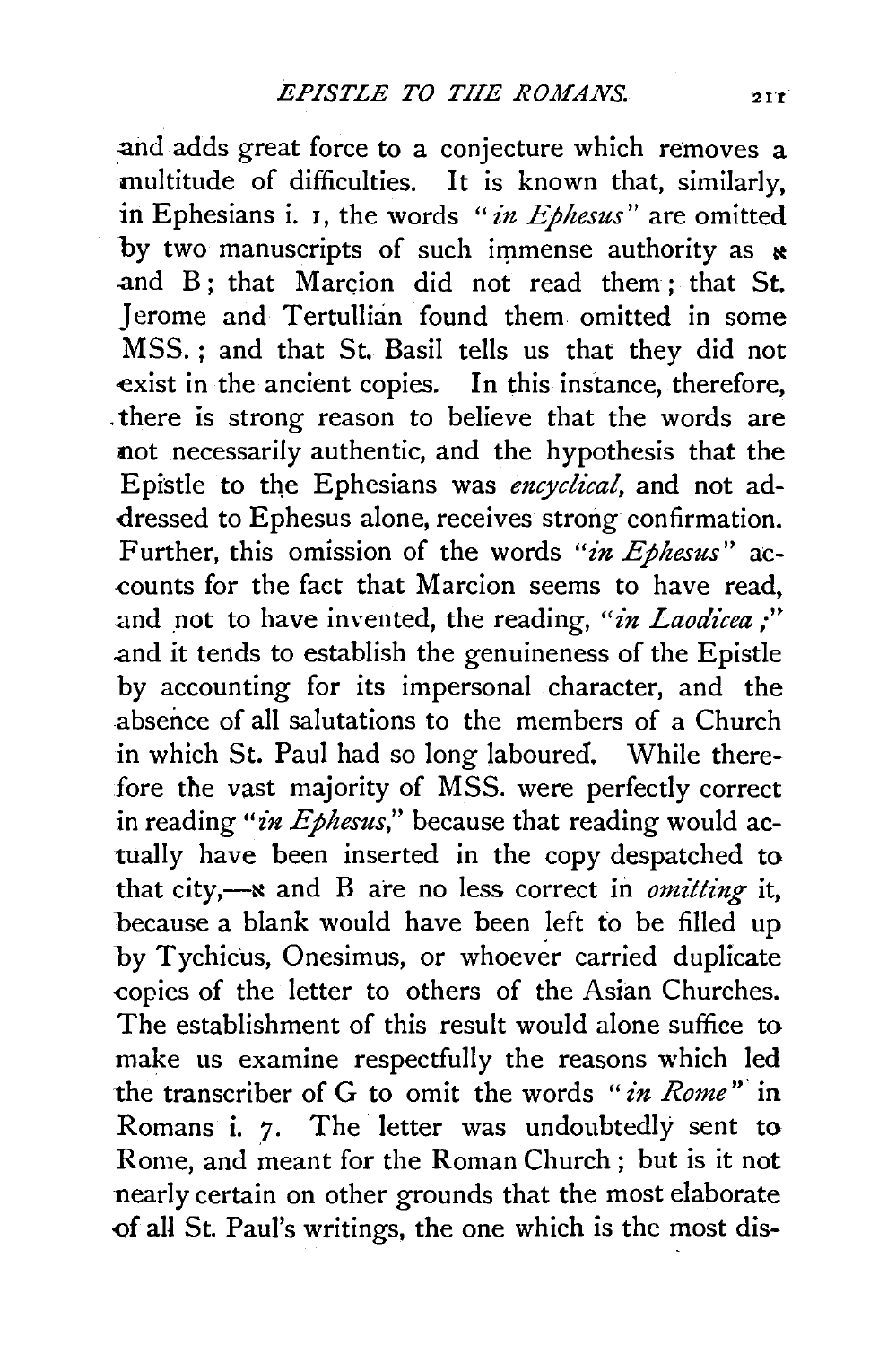tinct and developed expression of *"his* gospel," would have been sent, with slight and appropriate variations in the salutation and in the final greeting, to *other* Christian Churches besides ? This hypothesis elucidates several curious facts. It explains why the final doxology (Rom. xvi. 25-27) is also placed at the end of Chapter xiv. in K, in nearly all the cursive MSS., in various Versions, and in manuscripts mentioned by Rufinus and several of the Fathers; why it is read twice over (after Chapters xiv. and xvi.) in A; why it is omitted altogether in F, G, and other ancient copies mentioned by the Fathers; and why Chapters xv. and xvi. were apparently unknown to Marcion. It may also account for the curious change of tone which marks the later Chapters of the Epistle, so unlike the careful and almost distant courtesy of the first twelve chapters. It also serves to explain why the Epistle seems to conclude three times over (Chapters xv. 33; xvi. *20, 2 7* ), and even four times, if we accept as partially correct the otherwise unaccountable transposition of the final doxology to the end of Chapter xiv. Finally, it furnishes a fresh reason for the belief that Chapter xvi. (where in Verse 5 the true reading is " $of Asia$ " not *"of Achaia") was really addressed to the Church OJ Ephesus, and not to the Church of Rome.* This latter hypothesis, for which I shall give reasons elsewhere, not only removes a host of difficulties, but prevents us from forming very mistaken conclusions about the Church in Rome-conclusions which it would be almost impossible to reconcile with the references to it in the Acts, and in the Epistles written during the first and second captivity of the Apostle. If then, oa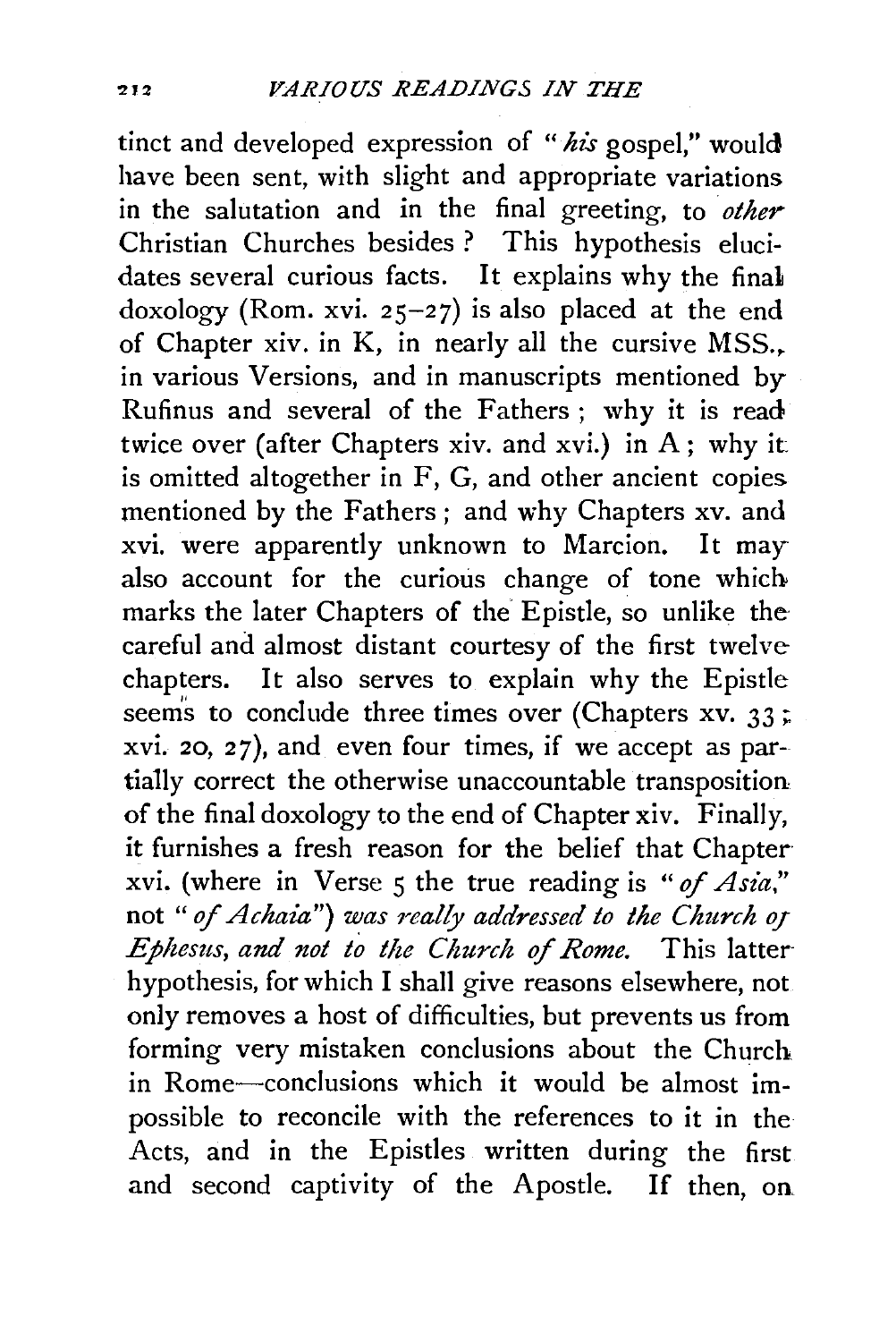wholly independent grounds, we are led to see how reasonable is the supposition that, when St. Paul wrote this greatest and most formal of his Epistles, he sent copies of it, with special terminations and greetings, to other of his Churches-and that our present text preserves more than one of these different exemplars-we dind a strong and valuable confirmation of this theory in the omission which is peculiar to the *Codex Boer nerianus* (G). We see in that omission (which cannot .conceivably be a mere arbitrary innovation, since no influence, critical, dogmatic, or exegetical, could possibly account for it) the traditional recognition of a deeply interesting fact.

:2. Romans i. 32 : "Who knowing fully the just de  $r = c$  of God, that they who practise  $(\pi \rho d \sigma \sigma \sigma \nu \tau \epsilon)$  such things are worthy of death, not only do  $(\pi o \omega o \omega w)$  them, hut," &c.

Here, in D, E, G, and various Latin manuscripts, the verse runs, "Who, *fully knowing* the just decree of God, *did not know* that they," &c., " for (or, 'but') they not only do them," &c. The Received Text, which is best supported, implies the defiant *willingness* of their iniquity, in that the heathen, while they *knew* the sentence of God, deliberately *ignored* it by their actions. The various reading only *points* the antithesis, *"Know*ing, they ignored that," &c. This is the exact reading .of G, and is in entire accordance with St. Paul's style. If we accept the reading as possibly genuine, its omission from so many good MSS. may be accounted for by the bold oxymoron which also led other MSS. to read, "did not *perceive,"* or, "did not *understand."*  But such passages as Romans i. 20; xii. 11; I Thes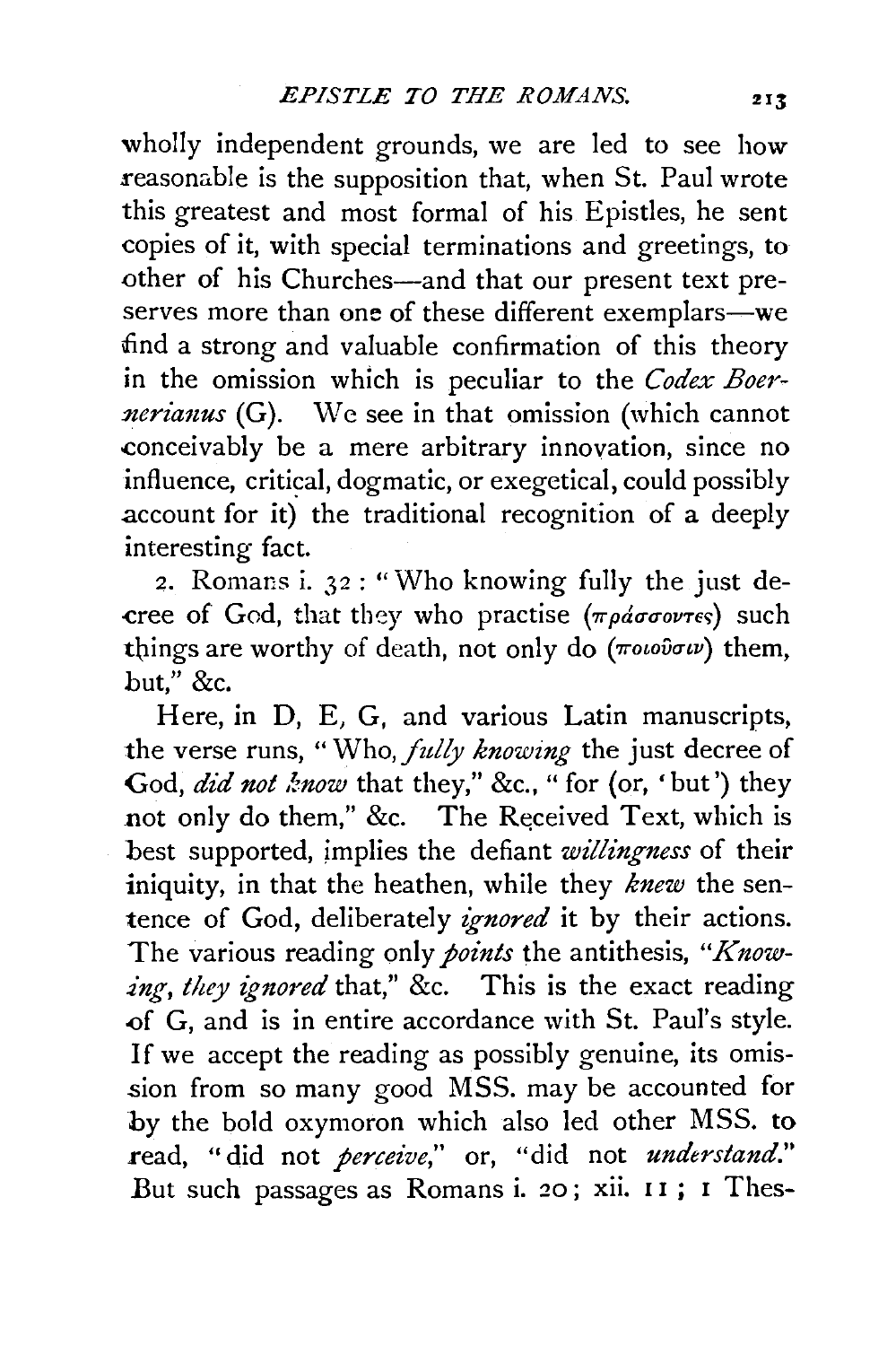salonians iv.  $II$  (in the Greek), shew us that oxymoron (the effective contrast of words apparently opposite, as. in Shakespeare's-

Dove-feather'd raven, fiend angelica!)

was one of the rhetorical figures in which the intensity of the Apostle's mind found natural expression.

3· Romans ii. I 7: Our Received Text has, *"Behold"*   $(i\delta\epsilon)$  thou art called a Jew," &c. This is only the reading of one good uncial, though found in some of the Fathers, and in the Syriac Version. It is a point in which the testimony of MSS. is of little importance, because of what is called *itacism, i.e.,* the pronunciation of  $\eta$  and  $\epsilon \iota$  as though they were  $\iota$ . There cannot however be the shadow of a doubt that the true reading is,. *" But if*  $(\epsilon \delta \delta)$  thou art called a Jew." Bearing in mind the intense and admirable, yet perfectly courteous and kindly, sarcasm of the picture of a Jewish Pharisee in this paragraph of the Epistle, the reader will see at once with what far more crushing force the half-veiled irony bursts into terribly plain interrogative, by the substitution of the true reading. The passage is then as follows: "*But if* thou proudly bearest the name of Jew, and makest thy pillow of the law, and thy boast in God, and dost recognize the will (omit 'his '), and discriminatest things transcendent, being instructed out of the law, and art confident that thyself art a leader of blind men, a light of them in darkness, an instructor of fools, a teacher of babes, having a form of knowledge and of truth in the law "---then, breaking off the assumption by a fine and common idiom, he suddenly confounds the highly self-satisfied Sir-oracle by the awful charges: " Thou then that teachest another, dost thou not teach thyself? Preacher against theft, art thou a thief? For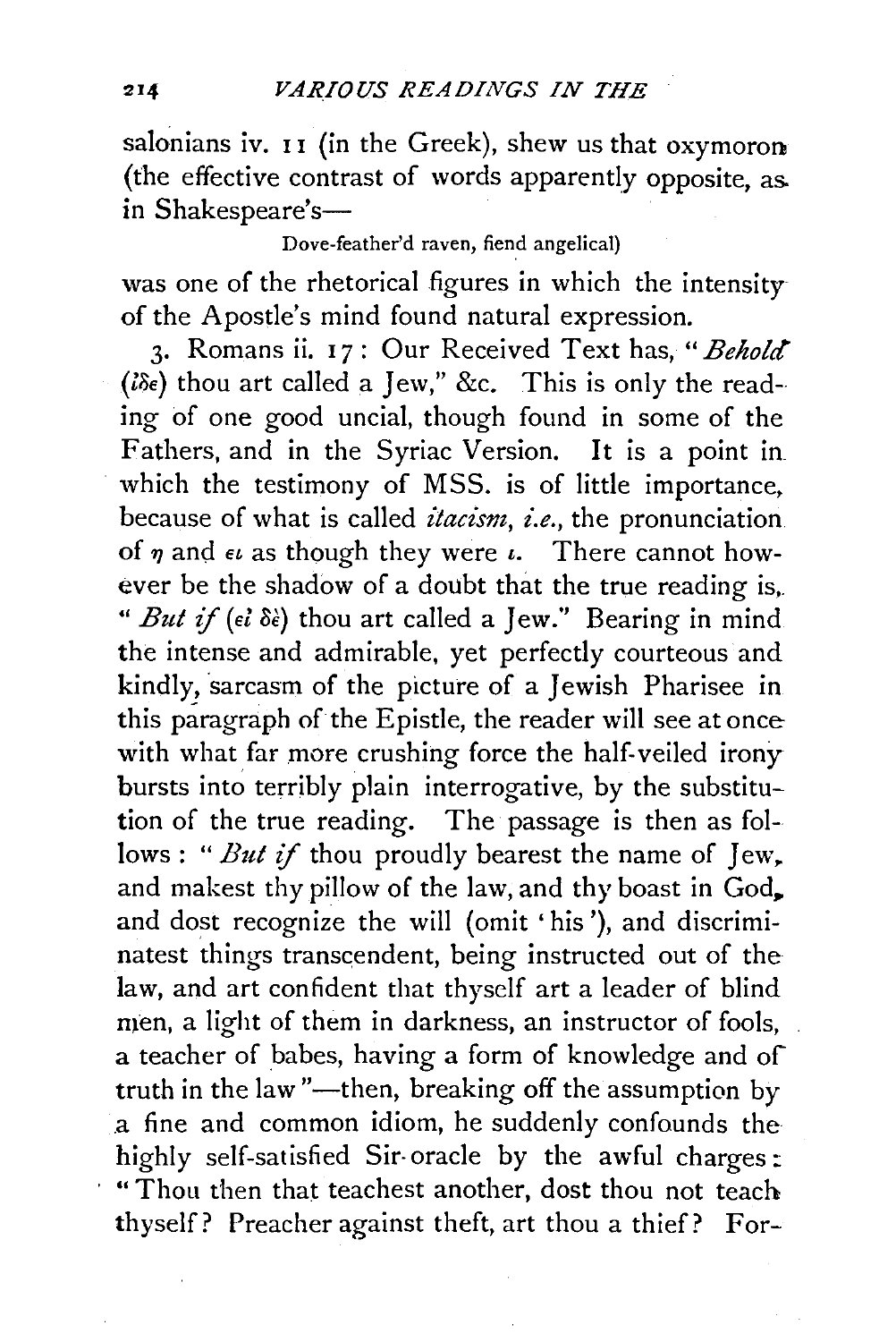bidder of adultery, art thou an adulterer ? Loather of idols, dost thou rob temples ?"

4· Passing over the numerous but not specially significant variations in Romans iv. I, we may notice that in Chapter iv. I9 the true reading probably is, "And t:ot being weak in faith *he considered his own body already deadened,* being about a hundred years old, but as to the promise of God he doubted it not through unbelief." Our Version follows the reading, "He considered *not* his own body," &c.; but this is, on the one hand, in disaccord with fact, for Abraham we are told<sup>1</sup> *did expressly call attention* both to his own extreme age and the deadness of Sarah's womb; and, on the other hand, it seems to give a less forcible aspect to the power of Abraham's faith. The omission therefore of the negative *(ov)* in x, A, B, C, and the Coptic and Syriac Versions, if not an absolutely *certain* reading, is one which is at least extremely ·probable.

5· In Romans v. I, we come to one of those variations about which it is almost impossible to feel any confidence. Should the reading be, "Being then justified by faith, *we have peace* towards God," or, *"let us*  have peace"? The latter reading is very strongly supported. It is found in  $\kappa$ , A, B, C, D, K, in at least three important Versions, and in a number of the Fathers. This is however exactly an instance in which *diplomatic*  evidence is almost valueless, because (1) the carelessness of pronunciation which prevails in the decadence of a language repeatedly obliterates the distinction between  $o$  and  $\omega$ , so that there would be little difference in sound between " we have" ( $\ell_{\gamma}$ ouev) and "let us have"  $(\xi_{\chi\omega\mu\epsilon\nu})$ ; and (2) there seems to have been a liturgical

<sup>2</sup> Gen. xvii. 17.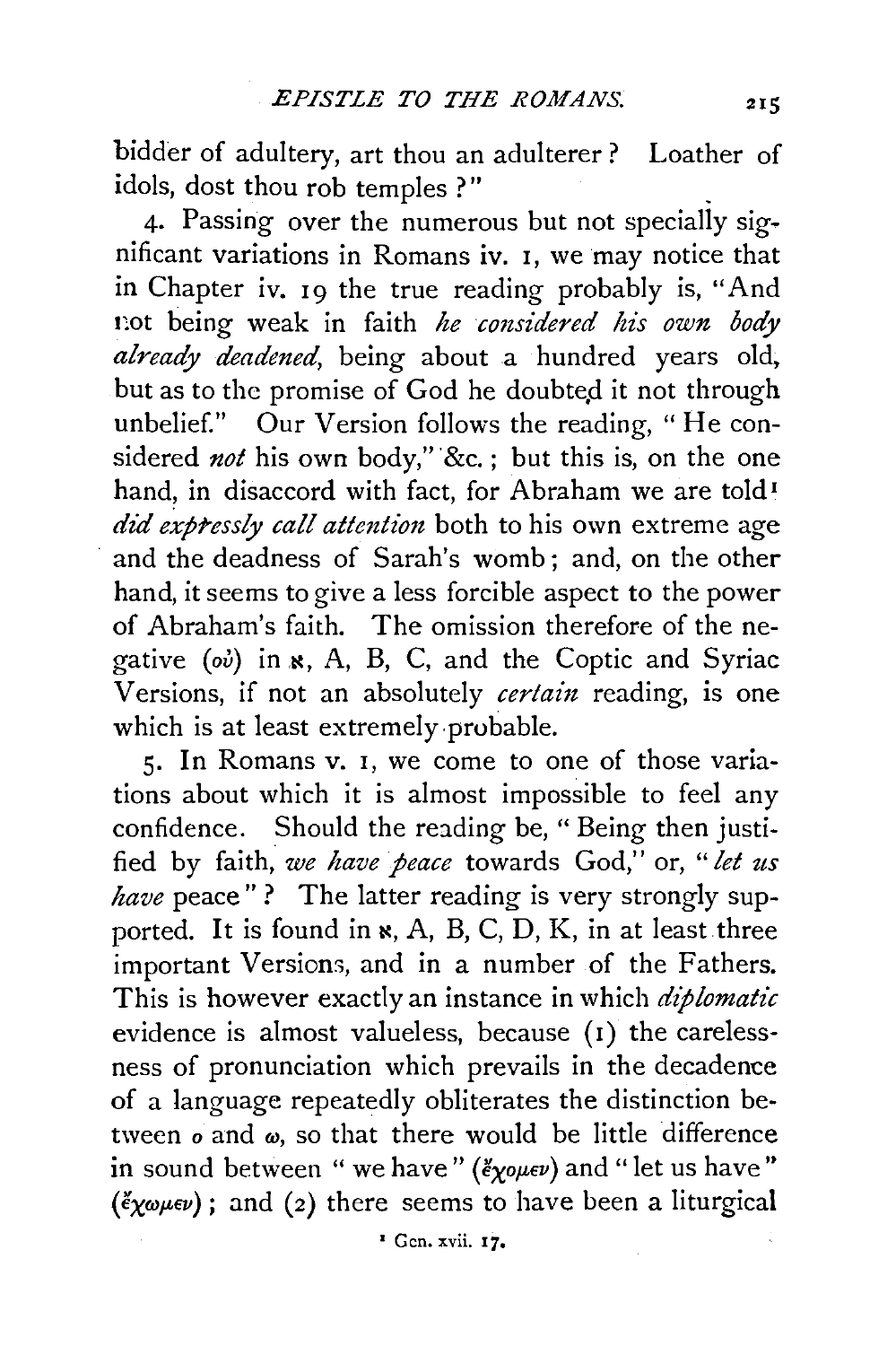tendency ''to improve an assertion into an ethical exhortation." Since then the exhortation is here ruinous to the sense of an argumentative passage, we shall probably be right in following E, F, G, in this instance, and retaining the reading adopted in our English Version. We find similar specimens of this error (whether due to itacism or to a hortative tendency) in Romans vi. 2, 8, 17; I Corinthians xv. 7, 9, &c.

6. In Romans vii. 6, our Version has, "But now we are delivered from the law, *that being dead* wherein we were held." The reading here followed is  $\partial \pi \partial \theta$ avov--ro~, which seems to have *no MS. authority at all,* but to be a mere conjectural emendation of Beza's to simplify the construction. The true reading almost certainly is  $d\pi o\theta a\nu \acute{o} \nu \tau$ es -- "We are delivered, *having died* to that in which we were held." D, E, F, G, read, "We are delivered from the law of death (Tou *Havárov*) in which we were held;" which yields an easy sense, but has against it the almost unanimous testimony of the Versions. The variations are here simply due to the difficulty and brevity of the construction ; but it is a rule of criticism that *faciliori lectioni praestat ardua*: *i.e.,* when the evidence between two constructions is evenly balanced *the more difficult is almost certainly the genuine reading.* Scribes are often tempted to remove, but never tempted to create, a difficulty.

7- In Romans vii. 25, our Version has, "Who shall deliver me from the body of this death? *I thank God (euxaptrnw)* through Jesus Christ our Lord." It will be observed that the Apostle does not answer his own question, but in the rush of thought only implies the answer in the thanksgiving. Owing to this, some MSS. read, *The grace of God* (D, E, F, G). Here again we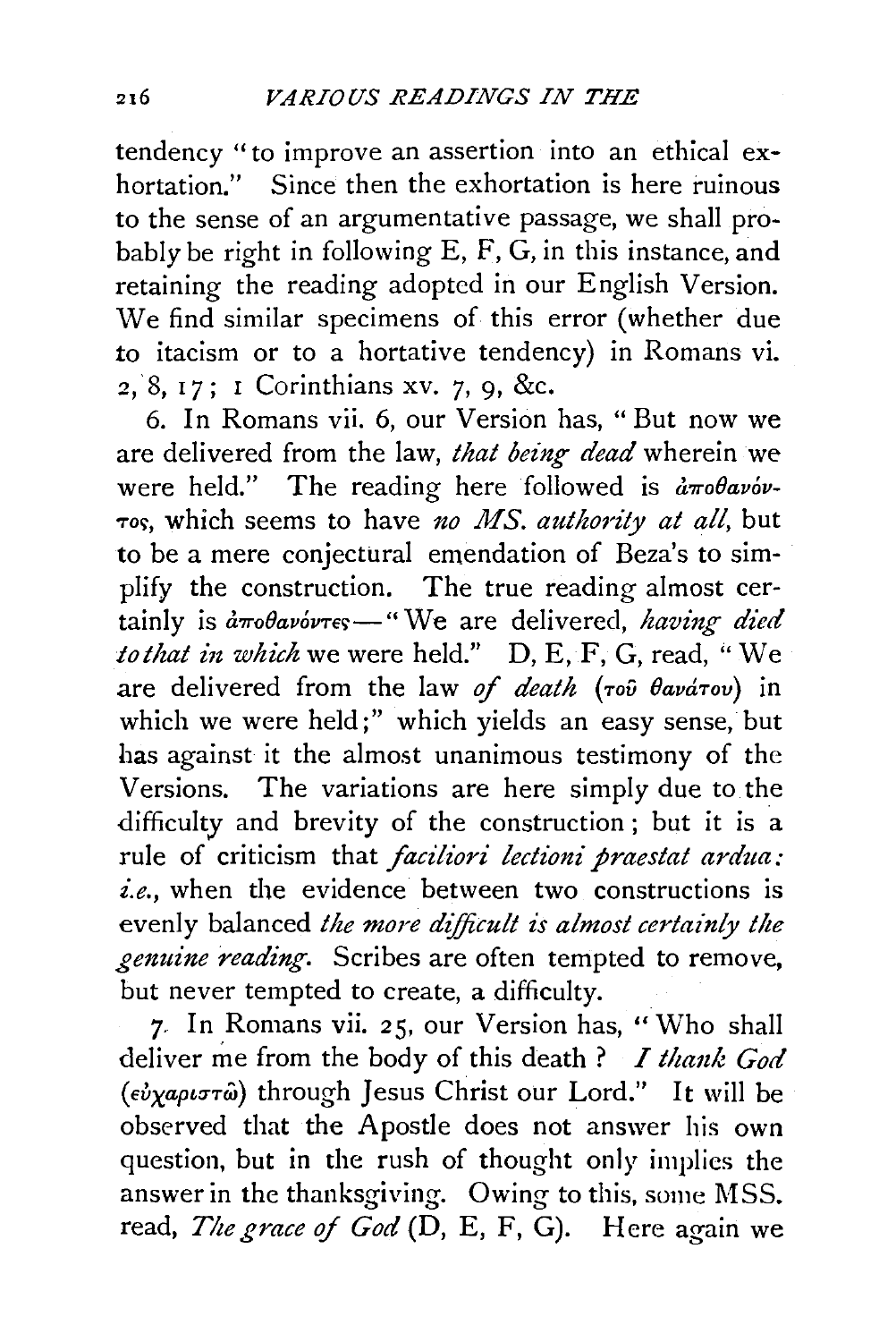apply the rule to which we have just alluded, that the more difficult construction is, *ceteris paribus,* to be preferred. The true reading probably is, *Thanks to God* (χάρις τώ θεώ).

8. The variations in the rendering of Romans ix. 5, are very remarkable, but .depend on the punctuation rather than the reading. Our Version adopts the punctuation, " *Of whom according to the flesh Christ came, who £s over all, God blessed for ever."* Here many commentators would put the full stop at "over all," and make the rest of the sentence an ejaculation. If the rendering of our Version were *demonstrably* correct, the verse would be absolutely decisive against all Socinian views. That it .is correct I myself believe, because (1) it is the most natural way of taking the words; because  $(2)$  it was so understood by the early Church; and because (3) in all liturgical ascriptions to God the Father, the word "blessed" ( $\epsilon v \lambda o \gamma \eta \tau o s$ ) comes *before,* and not (as here) *after,* the word "God" in the original. But since in *most* uncials there is no punctuation worth speaking of, and in some cursives the stop is placed after " according to the flesh," so as to make the following words an utterance of praise *(God who is over all be blessed for ever!*); and since Julian positively asserted that Paul has nowhere directly called Jesus God ; many eminent modern commentators reject the punctuation of our Authorized Version. Whichever view be adopted, the proofs from the New Testament of our Lord's Divinity are far too overwhelming to be in the least affected by the decision.

g. In Romans xi. 6, the latter half of the verse- .. , *But if* of *works, zt is no more grace,- otherwise work is no more work* "-is probably *a marginal gloss,* which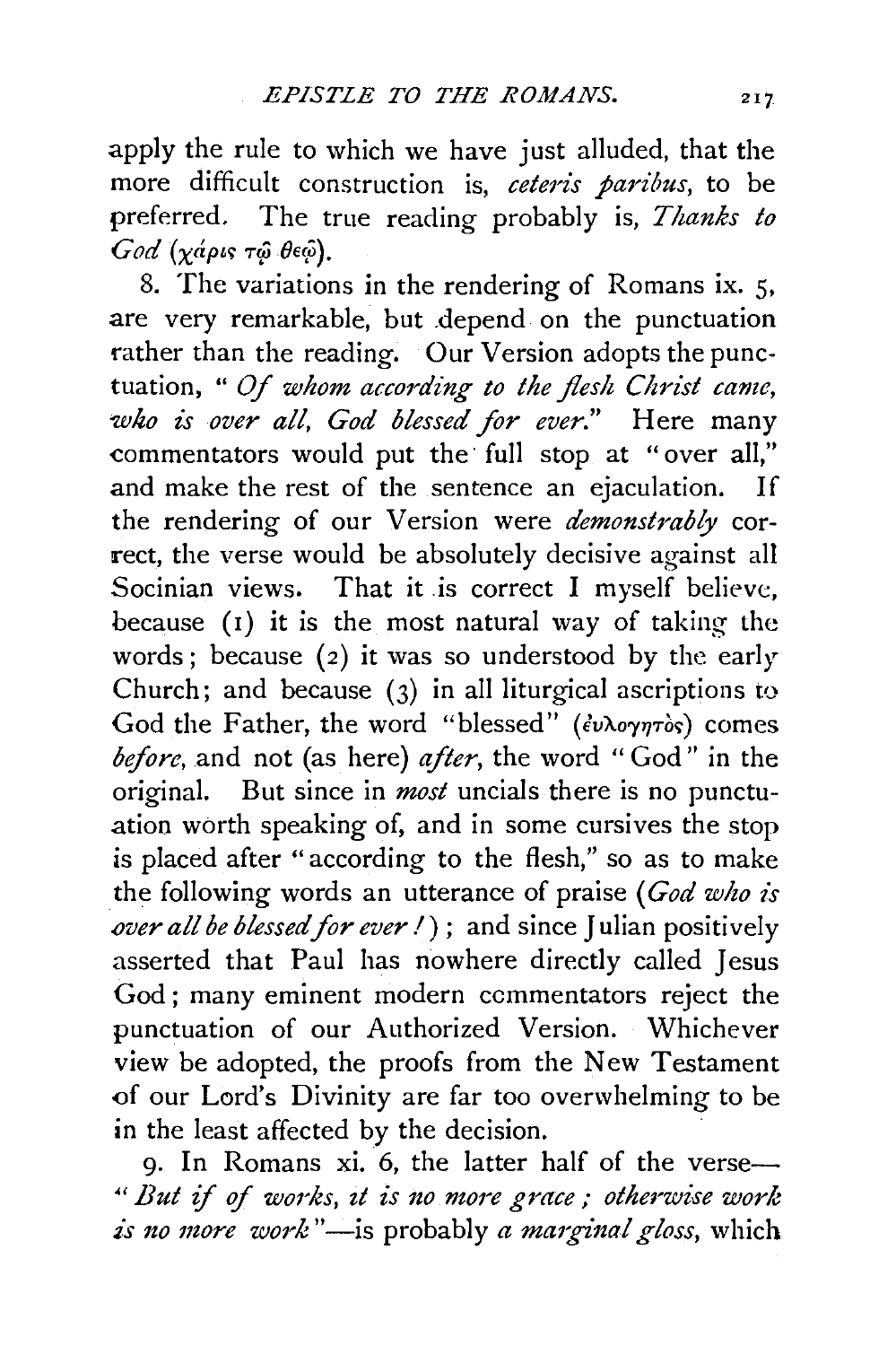has crept into the text, being omitted by  $\kappa$ , A, C, D, E, F, G, and several important Versions. It might easily have been written by some thoughtful reader to complete the symmetry of the antithesis; but had it really come from the Apostle, it is most unlikely that any copyist would have ventured to omit it.

10. In Romans xii. 11, "Serving the Lord" (Kv- $\rho(\phi)$  is certainly correct. Another reading  $(D, F, G)$ is, "Serving *the opportunity" (Kaup*@), like the Latin phrase, *tempori inservire*—" to seize the occasion" which may be compared with Ephesians v. 16, "buying up the opportunity." But the reading of the text is not only the best supported, but also yields the best s not only the best supported, but also yields the best sense, and the variations very likely arose from merely mistaking the abbreviation  $\overline{\kappa_{\rho\omega}}$  or  $\overline{\kappa_{\omega}}$ , for  $\kappa_{\alpha\varphi\varphi}$ , instead of  $k\nu\rho/\omega$ .

II. The Verse, Romans xiii. 5, offers some interesting readings. Our Version reads, " It is necessary to *submit* ourselves" (ανάγκη υποτάσσεσθαι); but D, E, F, G, perhaps from the hortative tendency, read, *Submit*  yourselves (υποτάσσεοθε), and there are traces of the reading, ν*άγκη υποτάσσεσθε (Ye are subject to necessity*). In questions affected by *itacism*, the evidence of MSS. becomes merely orthographical, and the Received Text is probably right.

12. In Romans xiv. 6, we have one of those nicely balanced questions of reading in which the diplomatic and internal evidence are in conflict. "He that regardeth the day, to the Lord he regardeth it." Those words St. Paul dictated to Tertius; but did he add the other half of the antithesis-" and he who regardeth not *the day, to the Lord he doth not regard it"?* If we went solely by the authority of the MSS., we should say at once that these words are not genuine, but arise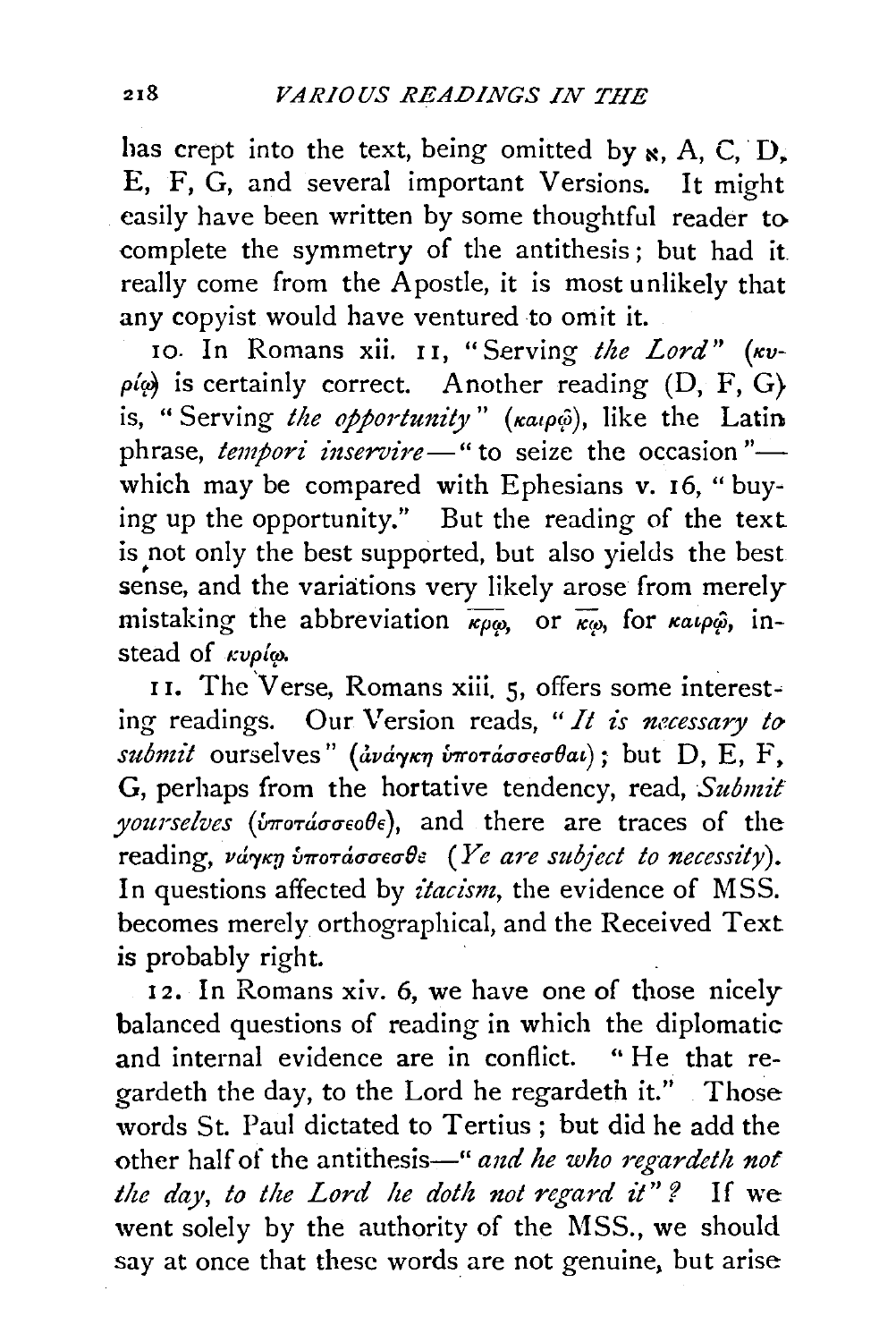from one of those pragmatic glosses which are not unfrequently added by readers peculiarly alive to a sense of literary symmetry. For the clause is entirely omitted by  $\kappa$ , A, B, C, D, E, F, G, by some of the Versions, and by many of the Fathers. And yet, in spite of this apparently overwhelming authority against it, the sentence is almost certainly genuine, because it is more difficult to account for its insertion than for its omission. If it be said that it might be inserted because any positive statement of a truth naturally suggests a negative statement of the same truth, we must, on the other hand, observe that the clause savours of that bold liberty in which St. Paul towers above whole generations of his followers. The *omission* of the clause may have been due (I) to the accident which is constantly caused by what is called *homceoteleuton* ("when a clause ends with the same word as the preceding clause, and the transcriber's eye wanders from the one to the other, to the omission of the whole passage lying between"). The fact, then, that both clauses end with the same Greek word  $(\phi_{\rho o \nu \epsilon \hat{\iota}})$ , may have misled the copyist.<sup> $I$ </sup> But perhaps (2) the clause was suppressed in the lectionaries owing to dogmatic prejudice, because it may have been thought that the words diminished the obligation of observing the Christian holy days. Considering the structure of the entire verse, and the *extreme unlikelihood that any early scribe would insert so thoroughly Pauline an assertion of Christian liberty*, it seems to me certain, in spite of uncials, Versions, and Fathers, that the clause is genuine. 13. Romans xvi. 5: "Epænetus, who is *the first-*

*fruits* of *Achaia."* Here our Version has followed a

<sup>&</sup>lt;sup>1</sup> For similar instances of clauses perhaps omitted by *homaoteleuton*, see 1 John. ii. 23; Luke xvii. 36.